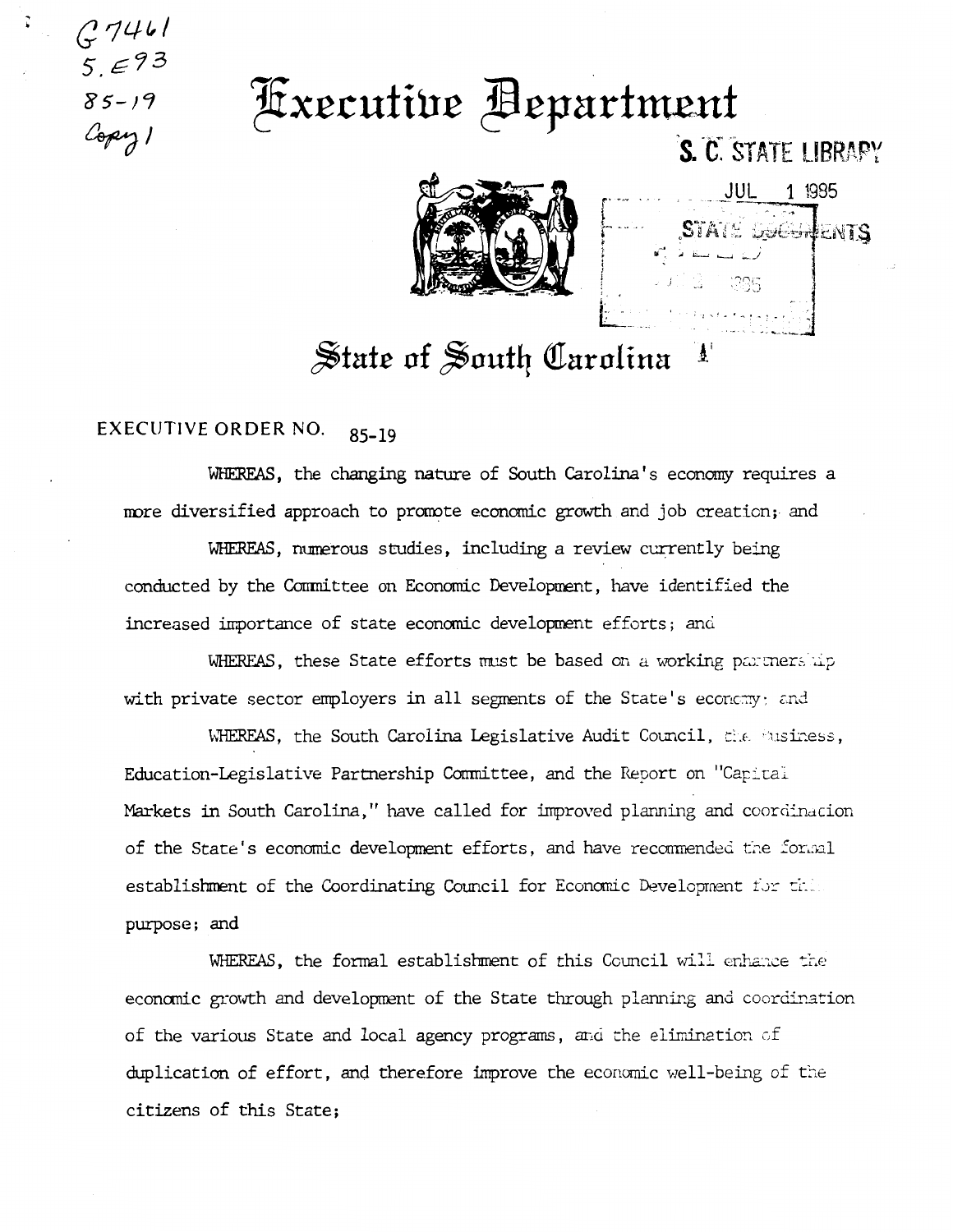Page two

NOW, TIIEREFORE, pursuant to the powers conferred upon me by the Constitution and the Laws of this State, I do hereby create the South Carolina Coordinating Council for Economic Development (hereinafter referred to as ''the Council") for a period of one year, beginning July 1, 1985. dinating Council<br>cil") for a peri

The Council will be responsible for developing a comprehensive approach to State efforts to promote economic development in South Carolina and will encourage, support and enhance economic growth, expansion and job creation by private employers in South Carolina.

The Council shall consist of the following members:

- 1. The Commissioner of Agriculture
- 2. The Chairman of the State Development Board
- 3. The Chairman of the State Ports Authority
- 4. The Chairman of the State Research Authority
- 5. The Chainnan of the State Board for Technical and Comprehensive Education
- 6. The Chairman of the State Board for Parks, Recreation and Tourism
- 7. The Chairman of the Jobs and Economic Development Authority
- 8. The Chairman of the Public Service Authority

The Chairman of the State Development Board will serve as Chairman of the Council.

The specific responsibilities of the Council shall include the following:

1. Initiating the development of a planning process for South Carolina's economic development using the following timetable to the extent practicable: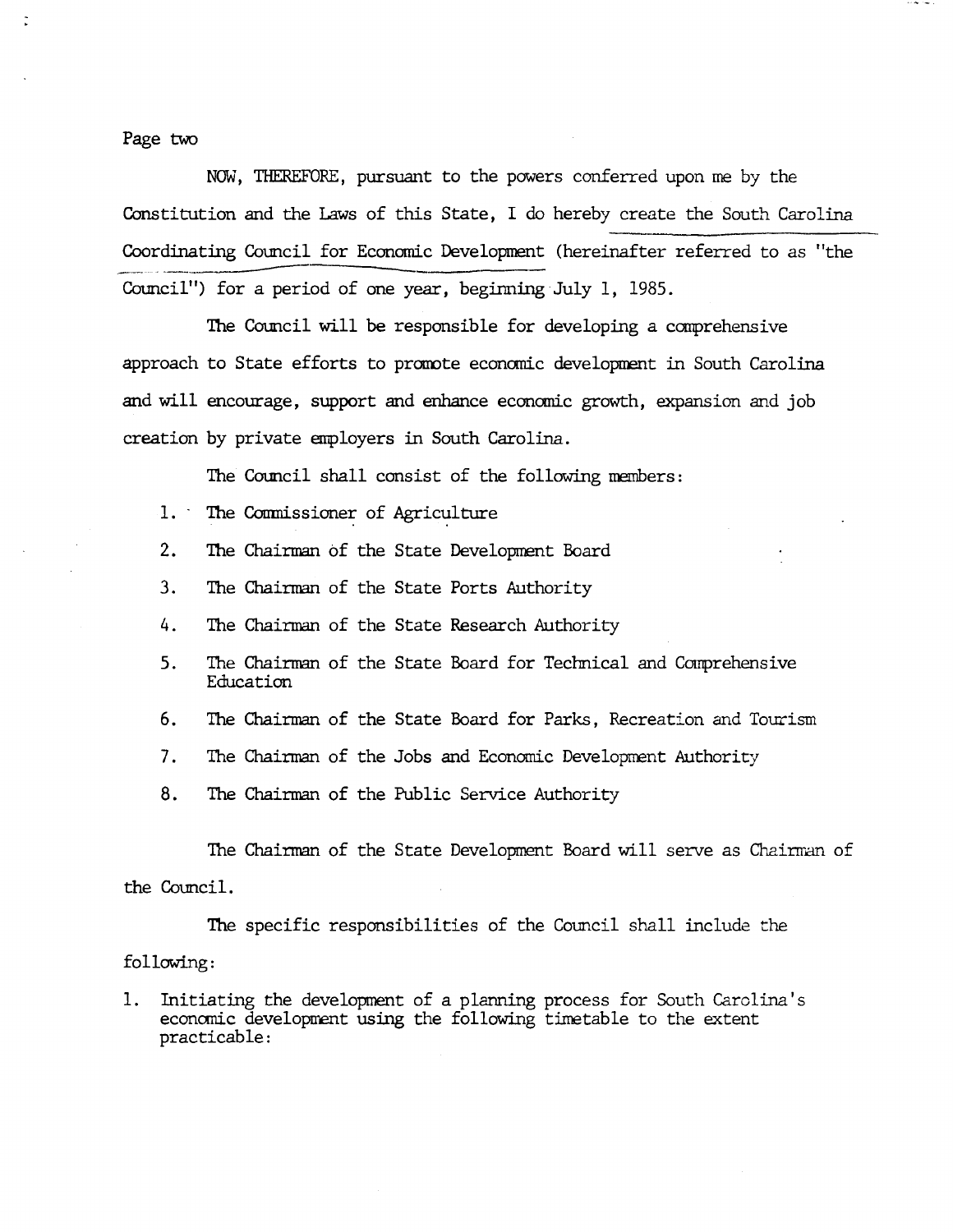Page three

September, 1985: Adopt a format for the planning process November, 1985: Review a draft of the planning document for economic development.

March, 1986: Adopt a planning document for economic development

- 2. Drafting and reccmnending legislation for the pennanent establishment of the Coordinating Council for Economic Development which would address the following issues:
	- a. Functions of the Council: the type and scope of planning to be done, and the nature of budgetary oversight.
	- b. Membership of the Council.
	- c. Linkages: relationship between this Council and other entities (both public and private) engaged in economic development and related activities.
	- d. Staff Support: authorization of staff for Council and identification of agencies or divisions of State Government responsible for providing support to the Council.

The Council should submit this legislation to the Governor by November, 1985, for incorporation into a package of legislative proposals on economic development and job training, which will be submitted to the General Assembly for consideration in the 1986 session.

3. Conducting research and gathering information on the levels and types of economic development activities currently underway at the State and local level, and develop a listing of the goals and objectives of the Council's member agencies for use in the planning process.

Funding for such interim staff and related administrative

requirements as the Council deems necessary should be provided by the member

agencies with support from the Governor's Office.